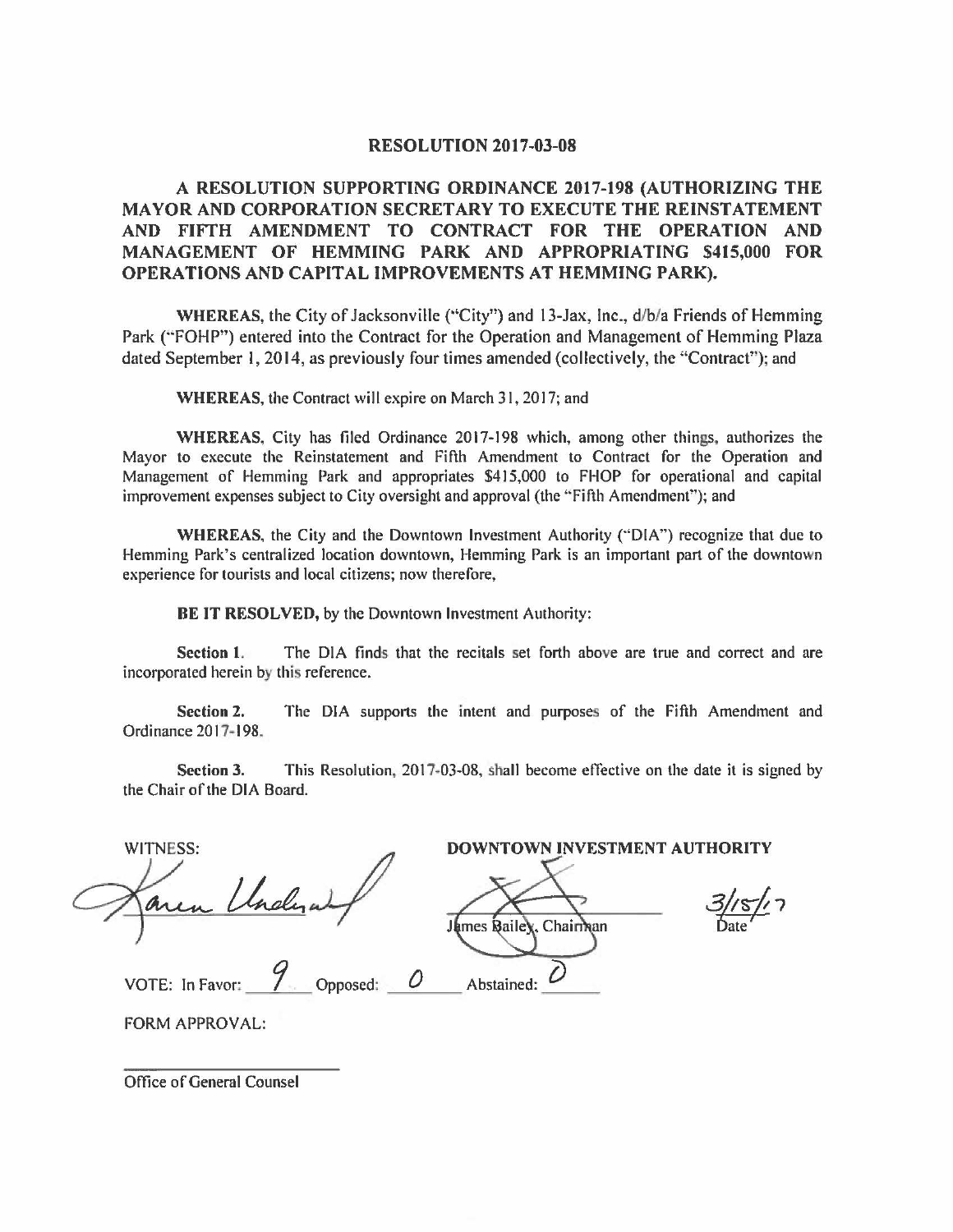### Introduced by the Council President at the request of the Mayor:

 **ORDINANCE 2017-198** 5 AN ORDINANCE APPROPRIATING \$415,000 TO PROVIDE FUNDING FOR OPERATIONS AND CAPITAL IMPROVEMENTS AT HEMMING PARK, AS INITIATED BY 8 B.T. 17-079; PROVIDING FOR A CARRYOVER OF 9 FUNDS TO FISCAL YEAR 2017-2018; PURPOSE; AMENDING THE 2017-2021 FIVE-YEAR CAPITAL 11 | IMPROVEMENT PROGRAM APPROVED BY ORDINANCE 2016-505-E TO INCREASE FUNDING FOR THE PROJECT 13 ENTITLED "HEMMING PARK IMPROVEMENTS"; 14 APPROVING AND AUTHORIZING THE MAYOR, OR HIS DESIGNEE, AND CORPORATION SECRETARY TO EXECUTE 16 AND DELIVER, FOR AND ON BEHALF OF THE CITY, 17 THE REINSTATEMENT AND FIFTH AMENDMENT TO CONTRACT FOR THE OPERATION AND MANAGEMENT OF HEMMING PARK ("FIFTH AMENDMENT") BETWEEN THE CITY OF JACKSONVILLE AND 13-JAX, INC. D/B/A FRIENDS OF HEMMING PARK; PROVIDING FOR A RETROACTIVE FIFTH AMENDMENT EFFECTIVE DATE; 23 WAIVING PROVISIONS OF CHAPTER 126, (PROCUREMENT CODE), *ORDINANCE CODE*; PROVIDING 25 AN EFFECTIVE DATE.

 **WHEREAS**, the City of Jacksonville ("*City*") and 13-Jax, Inc., d/b/a Friends of Hemming Park, a Florida non-profit corporation ("*FOHP*") entered into that certain Contract for the Operation and Management of Hemming Plaza dated September 1, 2014 to provide operation and management services for "Hemming Park", as

- 1 -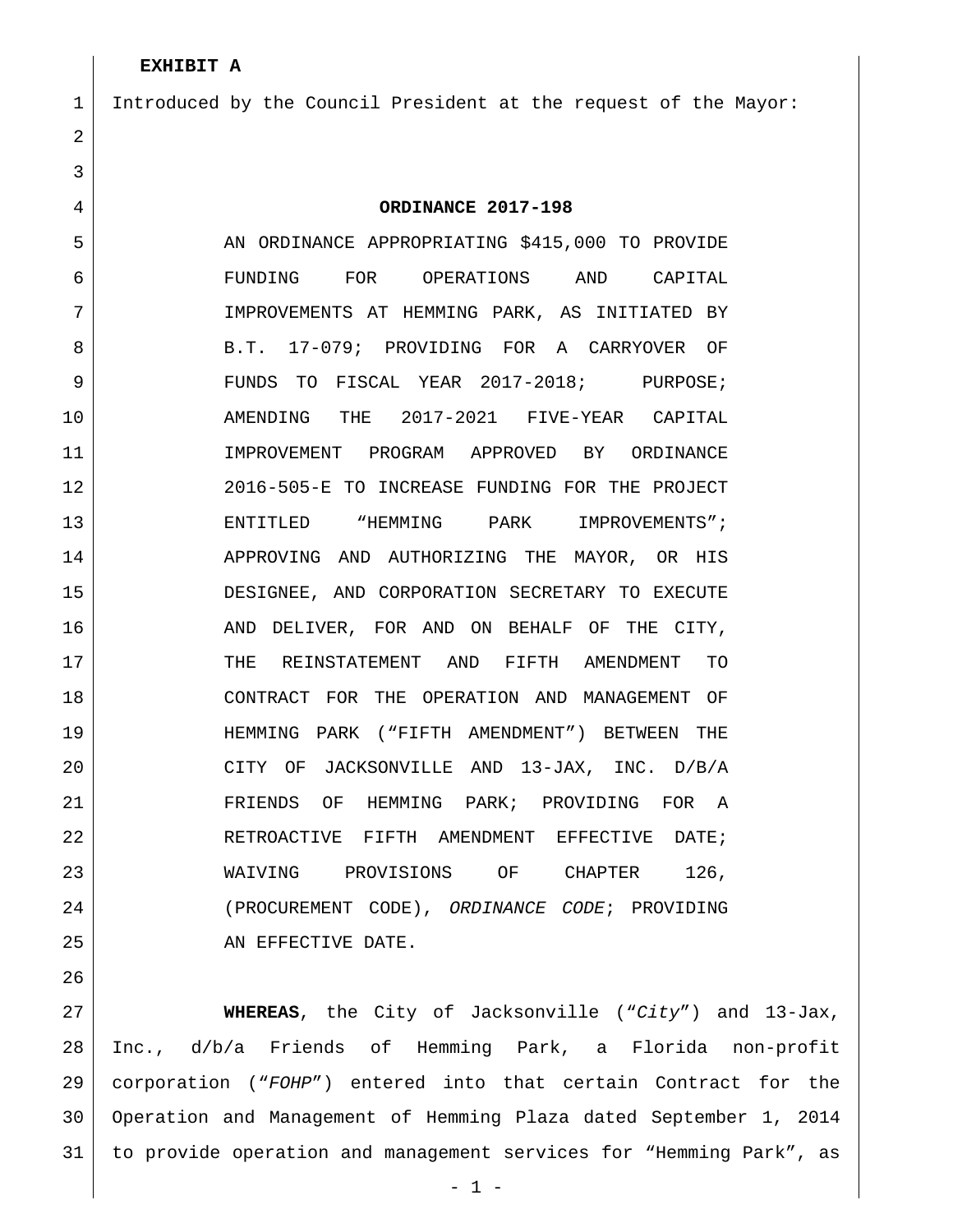1 amended by the First Amendment to Contract for the Operation and Management of Hemming Plaza dated September 8, 2015 ("*First Amendment*"), as further amended by the Second Amendment to Contract for the Operation and Management of Hemming Plaza dated September 8, 2015 ("*Second Amendment*"), as further amended by the Third Amendment to Contract for the Operation and Management of Hemming Plaza dated September 9, 2016 ("*Third Amendment*"), and as further amended by the Fourth Amendment to Contract for the Operation and Management of Hemming Plaza dated November 30, 2016 ("*Fourth Amendment*") (collectively, the "*Contract*"); and

 **WHEREAS**, pursuant to the terms of the Fourth Amendment, City and FOHP agreed to terminate the Contract effective on March 31, 2017; and

 **WHEREAS,** the parties recognize that due to its centralized location, Hemming Park is an important part of the downtown 16 experience for both tourists and local citizens; and

 **WHEREAS,** City and FOHP mutually desire to reinstate the Contract effective as of March 31, 2017 and further amend the Contract to provide for additional City funding in the aggregate amount of \$415,000, of which FOHP will use \$240,000 for City approved operational expenses and \$175,000 for City approved 22 capital improvement expenses; and

 **WHEREAS**, the parties desire to enter into the Reinstatement and Fifth Amendment to Contract for the Operation and Management of Hemming Park (the "*Fifth Amendment*") for the mutual advantages of 26 the parties contemplated therein; now therefore

**BE IT ORDAINED** by the Council of the City of Jacksonville:

 **Section 1. Recitals.** The recitals above are true and correct and incorporated herein by reference.

 **Section 2. Appropriation.** For the 2016-2017 fiscal year, within the City's budget, there is hereby appropriated the

- 2 -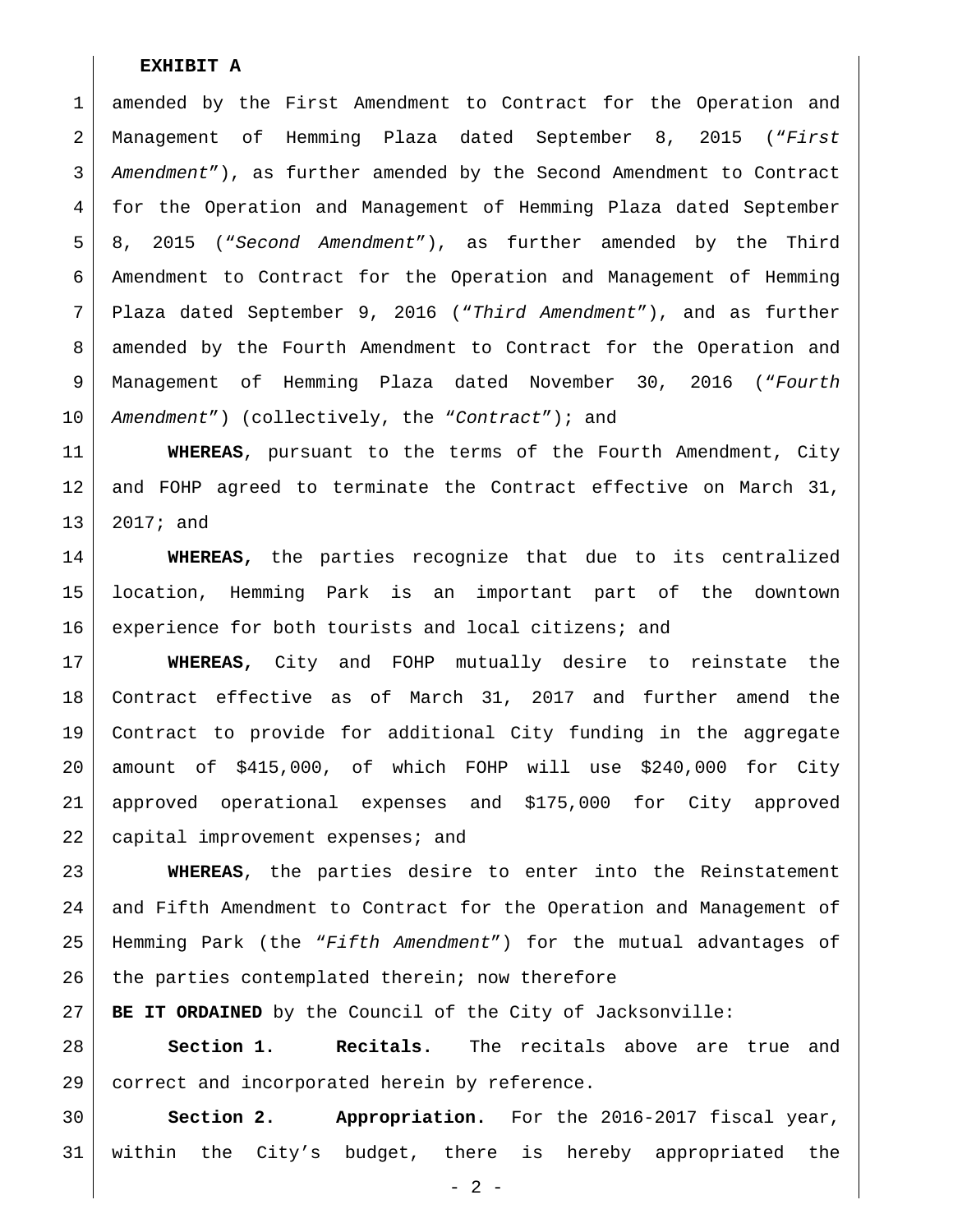indicated sum from the account listed in subsection (a) to the account listed in subsection (b):

 (B.T. 17-079, attached hereto as **Exhibit 1** and incorporated herein by this reference)**:**

(a) Appropriated from:

6 See B.T. 17-079 \$415,000.00

(b) Appropriated to:

8 See B.T. 17-079 \$415,000.00

 **Section 3. Carryover.** The funds appropriated in this ordinance shall not lapse but shall carryover into fiscal year 2017-2018.

 **Section 4. Purpose.** The purpose of the appropriation in Section 2 is to provide funding to FOHP for City approved operational and capital improvement expenses at Hemming Park in 15 accordance with the terms of the Fifth Amendment.

 **Section 5. CIP Amendment.** Ordinance 2016-505-E, being the 2017-2021 Five-Year Capital Improvement Program for the City and certain of its independent agencies, is hereby amended to decrease funding for the project entitled "Countywide Parks Upgrades/Maintenance/Repairs" and increase funding for the project entitled "Hemming Park Improvements." This project is more fully described in the Project Information Sheets attached hereto as **Exhibit 2** and incorporated herein by this reference. The Council finds that the deferral of this amendment of the CIP until the next annual budget and CIP review will be detrimental to the best interests of the community because the City's funding for capital improvements at Hemming Park will be leveraged with FOHP's private contributions. Pursuant to Section 122.605(c), *Ordinance Code*, enactment of this ordinance requires the affirmative vote of two- thirds of the Council members present at the meeting because of the CIP amendment set forth in this section. This ordinance shall